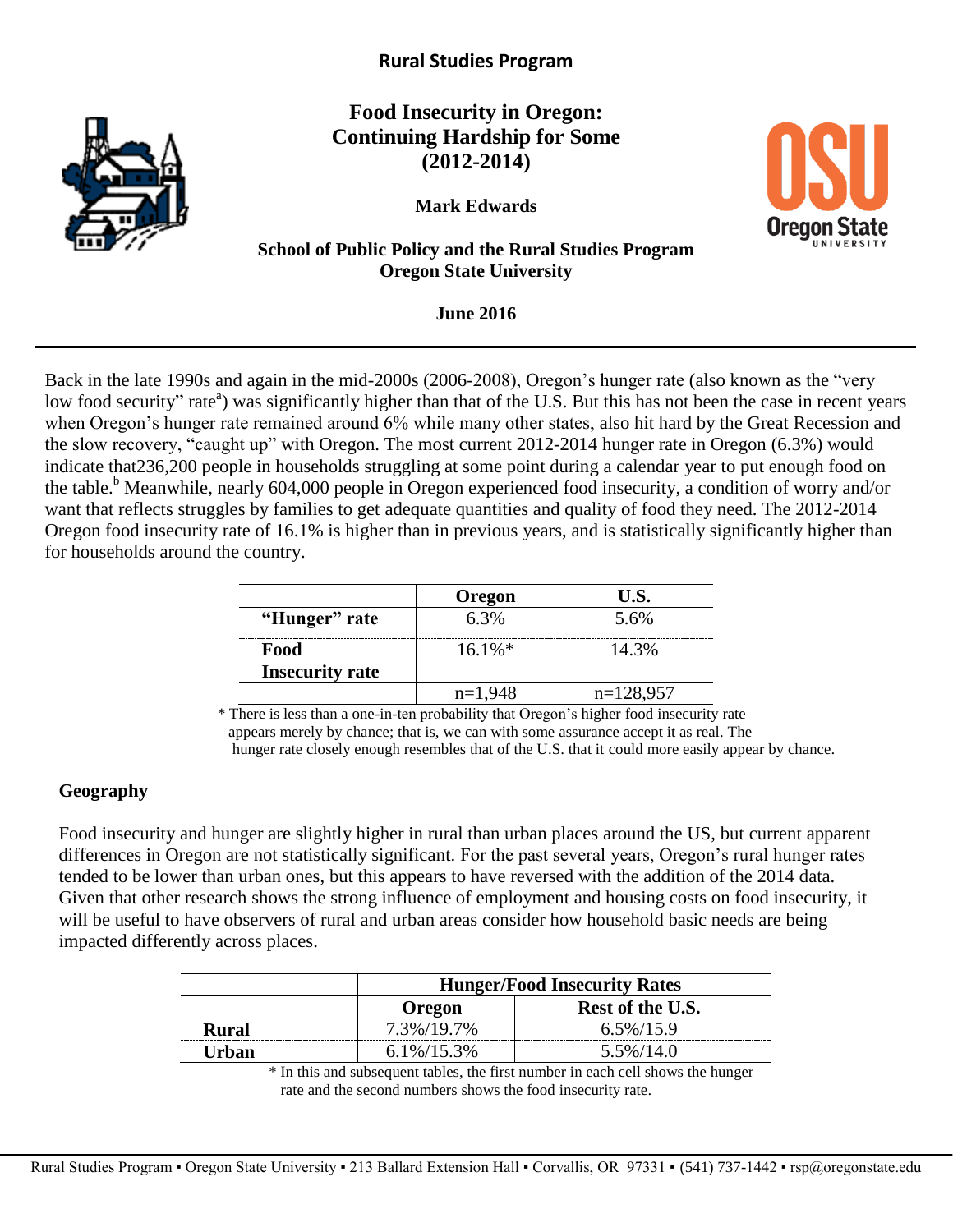## **Household and Personal Characteristics**

In Oregon and the U.S., hunger and food insecurity remained highest among householders with less than a high school education. Since the peak of the Great Recession, the situation then improved considerably for the least educated adults in Oregon, declining from 13.6% to 8.7%; however, it has steadily climbed again for this group, now with 13.2% experiencing hunger and over a third experiencing food insecurity. In all educational categories, the Oregon hunger rate did not statistically differ from that of the entire U.S. (Small differences that appear could be due to sampling error which results from small sample size.) However, in all categories it still appears to tend higher than for the US, a pattern evident in previous year's analyses as well.

|                          | <b>Hunger/Food Insecurity Rate</b> |                  |
|--------------------------|------------------------------------|------------------|
|                          | Oregon                             | Rest of the U.S. |
| <b>Less than High</b>    | 13.2%/34.5%                        | 11.2%/28.3%      |
| <b>School Diploma</b>    |                                    |                  |
| <b>High School or</b>    | 7.9%/19.1%                         | 7.0%/17.3%       |
| <b>Some College</b>      |                                    |                  |
| <b>Associate Degree</b>  | $6.2\%/16.2\%$                     | 5.6%/14.4%       |
| <b>Bachelor Degree +</b> | $2.0\%/6.5\%$                      | 1.8%/5.1%        |

The situation with education level and hunger is important to consider further because of the implications of policies directed at increasing educational attainment in Oregon. Among the hungry households, 62% of adults leading those households had completed high school and/or had some college education, about 11% had an associate degree, and 10% had a bachelor degree or more. (Tables not shown.) Around one fifth (18%) of the hungry households were headed by adults with less than a high school diploma. So, while finishing high school substantially reduces the risk of hunger, at least four out of five adults who were leading hungry households had already finished high school. The largest group of people struggling with hunger were those with high school degrees but who had not completed any additional credentials (associate degree or beyond).

|                                            | <b>Hunger/Food Insecurity Rate</b> |                  |
|--------------------------------------------|------------------------------------|------------------|
|                                            | Oregon                             | Rest of the U.S. |
| <b>Couples with</b><br>children            | 3.4%/15.5%                         | 3.2%/12.3%       |
| <b>Couples without</b><br>children at home | $2.6\%/6.9\%$                      | $2.7\%/6.9\%$    |
| <b>Single mothers</b>                      | 15.7%/48.1%*                       | 11.9%/35.5%      |
| <b>Alone</b><br>- women                    | 10.6%/21.8%                        | 7.9%/17.1%       |
| men                                        | 7.7%/14.9%                         | 7.4%/15.4%       |

\* p<.05 Indicates that Oregon's rate differs significantly from that of the U.S. as a whole. Note: Single people (mothers, fathers, and

those alone) could be widowed, separated or divorced, or never married.

The hunger rate for couples, with or without children at home, is relatively low in Oregon and in the US (around 3%). For women and men living alone it is considerably higher (around 10% or 8%, respectively), with food insecurity among women living alone around 20%. As previous analyses have shown, single mother households in Oregon continue to struggle the most. The hunger rate for Oregon single mothers (15.7%) appears higher than the rate for single mothers elsewhere (yet is not statistically significant). However, the more inclusive "food insecurity rate" is significantly higher ( $p<0.05$ ) with about one-half of single mother households in Oregon experiencing food insecurity, a rate higher than the 35% rate for single mothers all over the country. See footnote "c" below for further discussion. <sup>c</sup>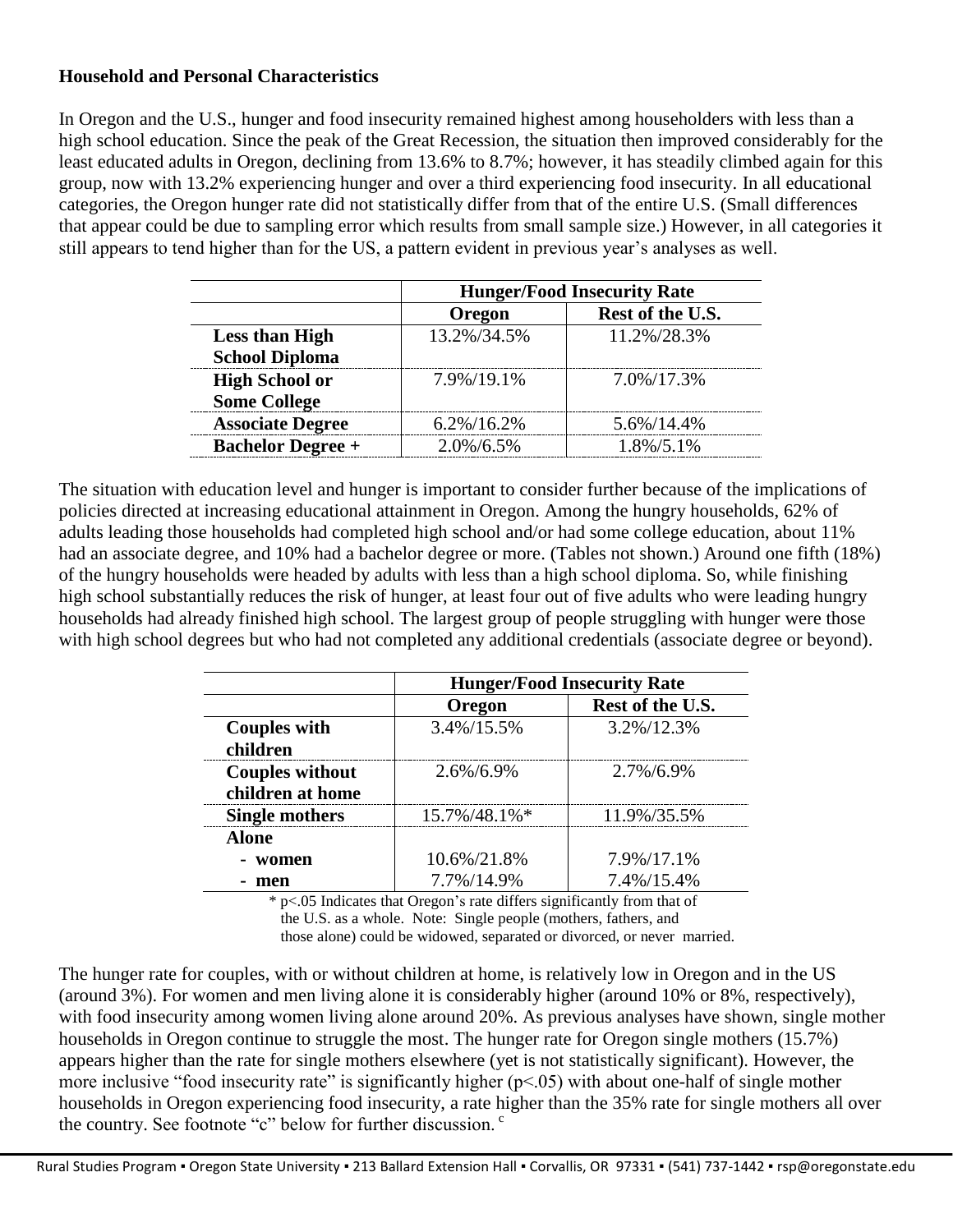## **Assets and Income**

It is no surprise that homeowners are more likely than renters to avoid hunger. The hunger rate among homeowners in Oregon resembles that of homeowners in the whole U.S.. However, Oregon renters have continued (as in previous years) to experience a higher rate of food insecurity than renters in the rest of the U.S. (31.5% v. 24.9%). This finding corresponds with other research that emphasizes how rental housing costs in Oregon and food insecurity are related.

|                    | <b>Hunger/Food Insecurity Rate</b> |                  |
|--------------------|------------------------------------|------------------|
|                    | <b>Oregon</b>                      | Rest of the U.S. |
| <b>Home Owners</b> | $2.1\%/7.0\%$                      | 3.1%/8.6%        |
| <b>Renters</b>     | $13.2\%$ **/31.5%**                | 10.4%/24.9%      |

 $** p < .01$  Indicates there is less than a one-in-one-hundred chance that Oregon rate appears different from the U.S. merely by chance.

When families are asked about their income during the previous year, that income is compared to the U.S. poverty line. Along with those below the poverty line, families who are above the poverty line, but below 185% of the poverty line, are often qualified for the Supplemental Nutrition Assistance Program ("food stamps") and other support. In Oregon, households with annual family income below that 185%-line showed a hunger rate identical to that of low income families in other parts of the country.

|                              | <b>Hunger/Food Insecurity Rate</b> |                  |
|------------------------------|------------------------------------|------------------|
|                              | Oregon                             | Rest of the U.S. |
| <b>Below 185%</b><br>poverty | 13.3%/35.2%                        | 13.3%/31.9%      |
| <b>Above 185%</b><br>poverty | $3.0\%/7.1\%$                      | $2.5\%/7.1\%$    |

### **Employment and Unemployment**

In Oregon, the hunger rate among those who were unemployed during the December survey was around 20%. Due to small sample size, we cannot demonstrate that this is significantly different from the rest of the U.S. (16%). Other researchers have found that the peak level of unemployment in a state influences that state's hunger rate. We have not yet examined how experiences of unemployment throughout the previous year are related to experiences of hunger throughout the previous year. Thus, we do not yet know what fraction of households who experienced hunger in the previous year also experienced unemployment in the previous year, yet were employed when surveyed in December. The possibility of intermittent unemployment during the year could help account for the higher hunger rate even among those whose total year income was above 185% the poverty line. This is an important area for further research for finding out how tightly connected are employment difficulties and hunger. In December of 2012, 2013, and 2014 (combined) fifty percent of all hungry households were in the labor force, either working or looking for work. The balance (50%) of all hungry households was not in the labor force (analysis not shown). Around half of the households not in the labor force were either headed by retirees or disabled adults.

# **Summing Up and Possible Implications**

This analysis shows that as Oregon has recovered from the Great Recession, single mothers and renters in Oregon have remained more vulnerable to hunger than single mothers and renters in the rest of the U.S.. The rate of food insecurity for single mother households in Oregon has reached 50%, representing approximately 90,000 households or about one-third of all food insecure people in the state<sup>d</sup>. While Oregon does not have a